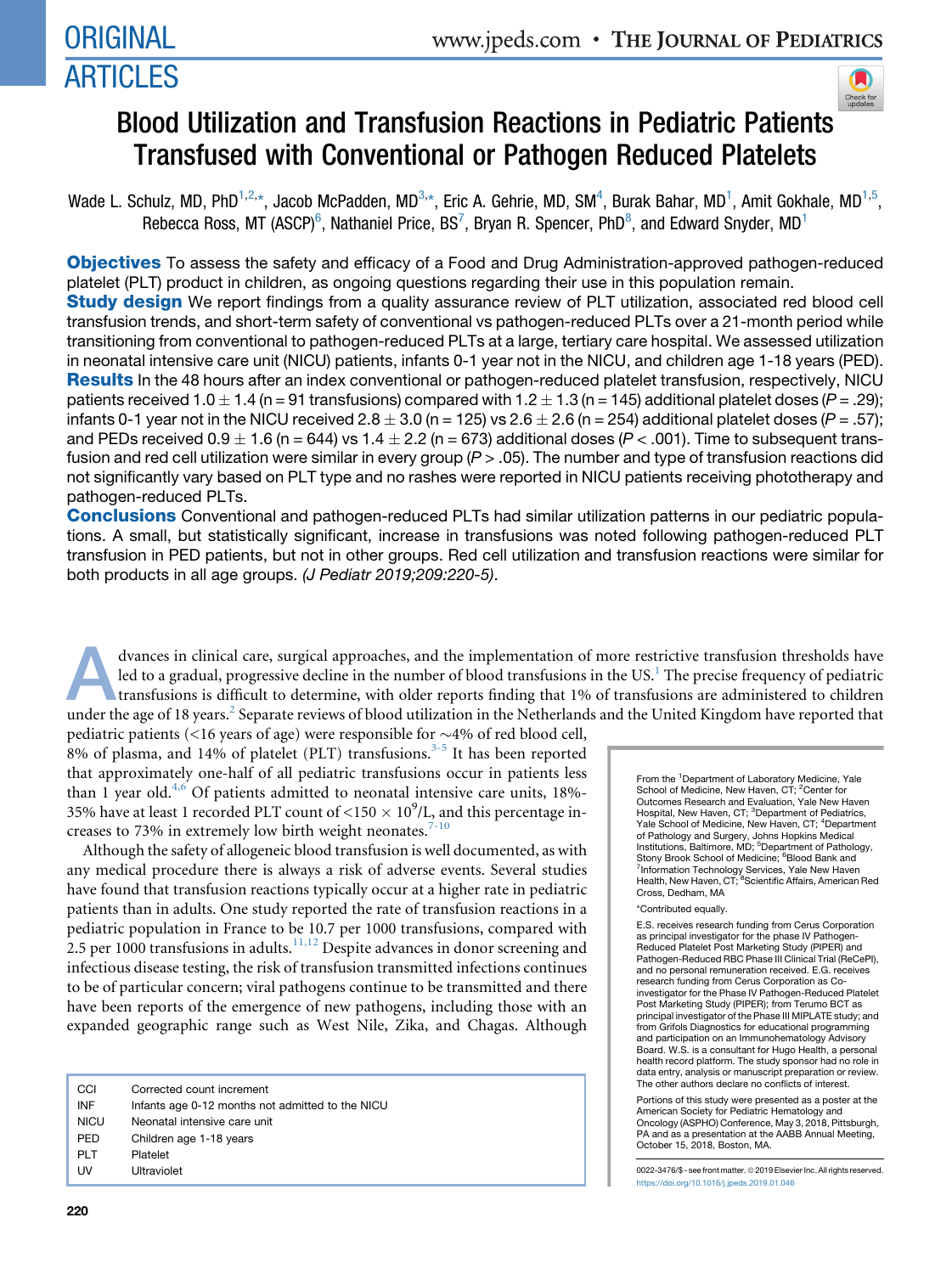testing is often implemented for these emerging pathogens, the delay in implementing routine blood supply testing can lead to increased risk of infection in recipients.

At the present time the largest infectious threat posed by PLTs is bacterial contamination. PLT components may become contaminated via inoculation of the PLT unit with organisms that colonize the donor's skin or following asymptomatic donor bacteremia. Bacterial contamination of PLTs is responsible for  $\sim$ 10% of all transfusion-related deaths.<sup>11</sup> It is widely accepted that passive surveillance PLT cultures drawn early in storage (ie, prior to release from the blood center) is an important, but ultimately inadequate, mitigation strategy for the threat posed by bacteria in PLT concentrates.<sup>13-15</sup> The incidence of bacterially contaminated PLTs was reported to be 1 in 2881 at a large hospital blood bank that inoculated cultures from PLTs at the time of receipt (day 3 or 4).<sup>15</sup> Various strategies have been proposed to enhance the sensitivity of PLT cultures, including additional culture time points and larger sampling volumes. However, given the limited shelf life of PLTs, all culture-based approaches run the risk of transfusing a septic PLT unit prior to bacterial detection, and a standardized definition of what constitutes a "true positive" culture is lacking in the medical literature.<sup>[15,16](#page-5-0)</sup> Although a point of release test for bacteria is marketed in the US (Verax Biomedical, Marlborough, Massachusetts), the sensitivity of a first-time test is estimated to be only 60%.<sup>17,18</sup>

To address these concerns, several pathogen reduction technologies, which destroy the infectious potential of bacteria, viruses, or parasites that may contaminate PLTs, are be-ing studied.<sup>[19,20](#page-5-0)</sup> One pathogen-reduced system for single donor PLTs, INTERCEPT Blood System (Cerus Corporation, Concord, California), has received Food and Drug Administration approval in the US for the treatment of thrombocytopenic adult and pediatric patients. $^{21}$  $^{21}$  $^{21}$  Another PLT system, MIRASOL pathogen-reduced T (Terumo BCT, Lakewood, Colorado), has been licensed in Europe since 2007 and is currently enrolling in a phase III clinical trial in the US ([clinicaltrials.gov](http://clinicaltrials.gov) Identifier: NCT02964325). These PLT pathogen-reduced systems are based on the photoactivation of compounds that, following exposure to light, prevent the replication of DNA and transcription of RNA. The INTERCEPT system uses amotosalen (a psoralen) as the photosensitizing agent which, following exposure to ultravi-olet (UV)-A light, crosslinks DNA bases.<sup>[22](#page-5-0)</sup> The MIRASOL pathogen-reduced T system uses riboflavin (vitamin B2) and damages nucleic acid bases following UV-A/B light expo-sure.<sup>[22](#page-5-0)</sup> A third system, Theraflex-UV (Macropharma, Tourcoing, France), uses UV-C light exposure without a photosensitizing agent for pathogen-reduced PLT produc-tion and is undergoing a phase III clinical trial in Europe.<sup>[22](#page-5-0)</sup>

The clinical efficacy and long-term safety of these products has been a major focus throughout their development. Clinical trials of the products, largely focused on adult populations, have shown that transfusion of pathogen-reduced PLTs is frequently associated with a smaller post-transfusion increase in PLT count.<sup>[23](#page-5-0)</sup> Some investigators have reported the hemostatic efficacy of pathogen-reduced

products to be slightly inferior to conventional PLTs, but these have been in limited cohorts, which in some cases, did not enroll sufficient numbers to achieve the statistical po-wer to identify significance.<sup>[24,25](#page-5-0)</sup> However, most large studies, supported by systematic meta-analyses, have found the hemostatic efficacy of pathogen-reduced PLTs to be similar to that of conventional, nonpathogen reduced PLT prod-ucts.<sup>[23,26,27](#page-5-0)</sup> The few trials that have included pediatric patients have shown comparable rates of clinically significant bleeding and mortality in pediatric patients transfused with conventional or pathogen-reduced products, but with a higher PLT transfusion requirement in some studies.<sup>[23,28](#page-5-0)</sup> Given the limited number of pediatric patients assessed in these studies, ongoing postmarket surveillance of the clinical efficacy and safety of pathogen-reduced PLTs is needed in the pediatric population.<sup>[29](#page-5-0)</sup> Here, we present our findings from an ongoing safety monitoring and quality assurance assessment on the use of conventional and pathogen-reduced PLT products in pediatric patients at an academic tertiary care medical center.

### Methods

Transfusion data were collected during routine clinical care and captured in our electronic health record and blood bank management systems, Epic (Epic Corporation, Verona, Wisconsin) and SoftBank (SCC Soft Computer, Clearwater, Florida), respectively. Data from these systems were integrated within our clinical data warehouse and data analysis platform.[30](#page-5-0) Conventional PLTs received by our institution were manufactured by the American Red Cross (ARC, Farmington, Connecticut) or the Rhode Island Blood Center (RIBC, Providence, Rhode Island). Conventional PLTs were either leukoreduced single donor apheresis PLTs or leukoreduced whole-blood derived PLT pools. In addition to the primary bacterial cultures of PLT products performed by the blood centers during component manufacture, all conventional PLT products within our institution underwent additional microbial testing on storage day 5 using the PLT PGD test (Verax Biomedical) as an additional safety measure. Pathogen-reduced PLTs were manufactured in platelet additive solution C (PAS-C) by the ARC or collected in plasma by the RIBC. Both pathogen-reduced and conventional PLTs were deemed by our institution to represent the standard of care during the timeframe of this quality assurance review. As this review was done for ongoing safety monitoring and quality assurance, data were not collected for human subjects research purposes. Therefore, there were no explicit inclusion or exclusion criteria, other than recipient age and date of transfusion. PLTs were ordered and provided during routine clinical care, and, therefore, providers were not blinded to the PLT product type and no effort was made to randomize the type of product issued for a patient.

We evaluated data for all pediatric patients  $(\leq 18$  years of age) receiving a PLT transfusion from November 2016 through July 2018. Patients were assigned to 1 of 3 groups: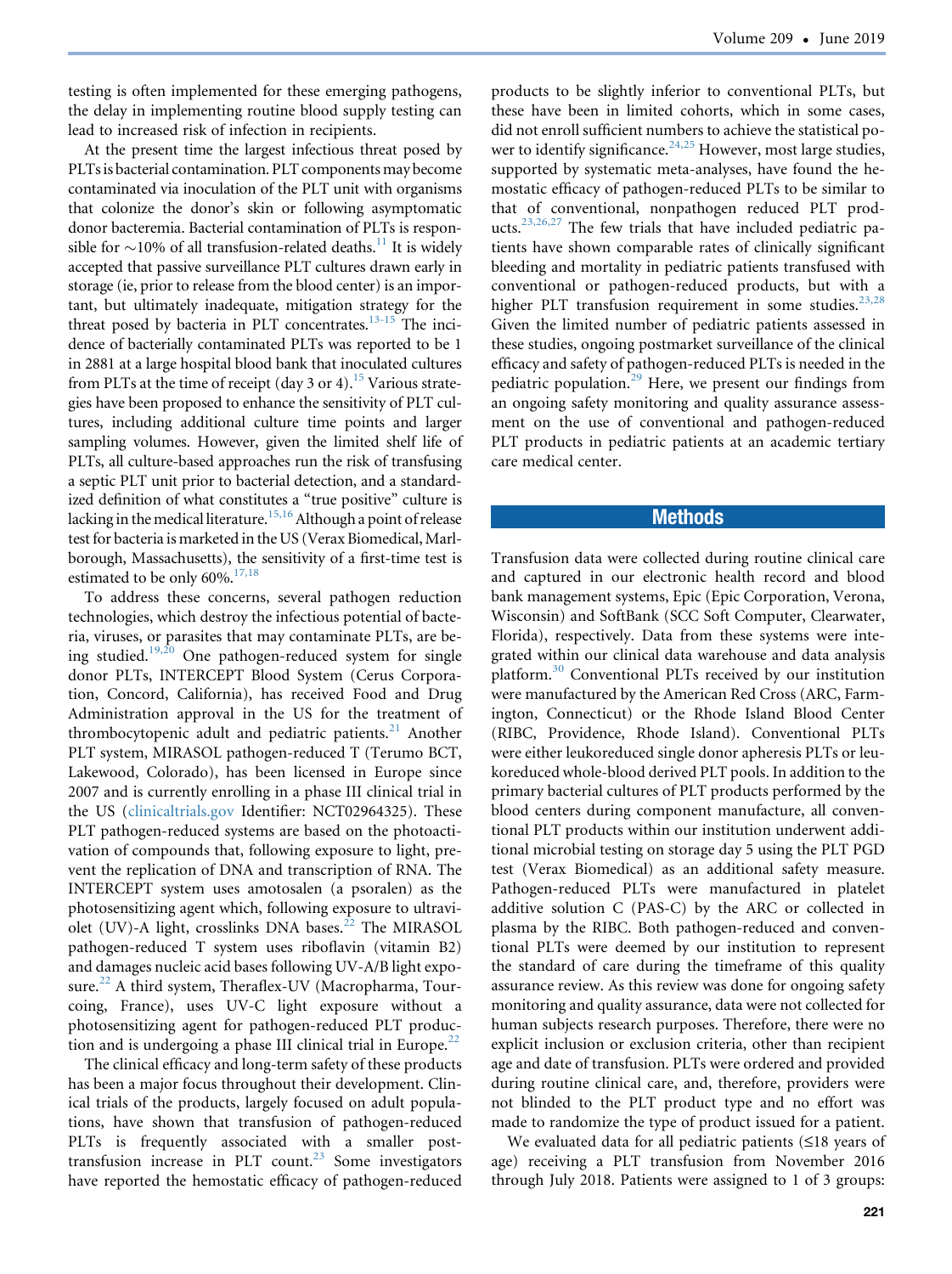neonatal intensive care patients (NICU), infants 0-12 months not admitted to the NICU (INF), and children age 1-18 years (PED). Each transfusion was assessed as an independent event and patient age was calculated at the time of each transfusion. The number of subsequent PLT or red cell doses transfused in the 48-hour period following each index conventional or pathogen-reduced PLT transfusion was calculated. Transfusions initiated within 2 hours of each index transfusion were excluded from these calculations, as these products likely would have been issued prior to assessing blood counts or response to transfusion.

Results shown represent the mean  $\pm$  SD unless otherwise indicated. Boxplots in the figures represent the minimum, first quartile, median, third quartile, and maximum values. A 2-tailed Student  $t$  test was performed to assess for significance between pathogen-reduced and conventional products, with significance taken at  $P < .05$ . For those patients receiving multiple products, the time to subsequent PLT transfusion was calculated over the 48-hour time period following each index transfusion and density plots generated with a covariance factor of 0.2 using the Python SciPy library.

Transfusion reactions passively reported by primary clinical providers over the same time period were evaluated per the Centers for Disease Control and Prevention Hemovigi-lance Guidelines by a transfusion medicine physician.<sup>[31](#page-5-0)</sup> Because of the Food and Drug Administration label for pathogen-reduced PLTs including a caution for the potential development of skin rashes in neonates receiving psoralen compounds and phototherapy, an attending neonatologist reviewed NICU charts to assess for possible skin reactions in patients undergoing concomitant PLT transfusion and phototherapy.

## **Results**

Over the 21-month study (November 2016-July 2018), pathogen-reduced PLT inventory progressively increased, as did the number of pathogen-reduced products issued by the blood bank. By November 2017, pathogen-reduced PLTs were issued for a majority of transfusions for patients less than 18 years of age (Figure 1). A total of 240 patients under 18 years old received PLTs, and 1932 PLT transfusion events were recorded during this timeframe (Table I), which accounted for approximately 11% of all (pediatric and adult) PLT transfusions at our institution during this timeframe, consistent with previously published pediatric transfusion rates. $3-5$  Approximately 61%, 67%, and 51% of transfusions provided to NICU, infant, and pediatric patients, respectively, were with pathogen-reduced products (Table I), with the remainder being conventional PLT products in either plasma or platelet additive solution.

An ongoing question related to the use of pathogenreduced PLT products is whether additional transfusions are routinely administered to recipients of pathogenreduced PLTs, because smaller increases in corrected count increment (CCI) have been noted with use of these prod-



Figure 1. Frequency of conventional PLTs, in either plasma or platelet additive solution (PAS), and pathogen-reduced platelet units issued for all patients less than 18 years old over assessment period.

ucts. $^{23}$  $^{23}$  $^{23}$  We assessed PLT utilization by calculating the number of additional PLT doses transfused in the 48-hour period after being given either a conventional or pathogen-reduced PLT product ([Figure 2](#page-3-0), A). As this was not a randomized clinical trial, this method was chosen because, over the period of the study, most patients who received multiple transfusions received a combination of both conventional and pathogen-reduced products, which prohibited analysis of patients receiving only a single type of product. Within the NICU population, a mean  $(\pm SD)$  of 1.0  $\pm$  1.4 and  $1.2 \pm 1.3$  subsequent PLT doses were issued after an initial conventional or pathogen-reduced product, respectively  $(P = .29)$ . In the INF population (0-1 years old and not admitted to the NICU), 2.8  $\pm$  3.0 and 2.6  $\pm$  2.6 subsequent PLT doses were issued following an initial conventional and pathogen-reduced dose, respectively, which was not significantly different ( $P = .57$ ). In the PED (1-18 years of

| Table I. Total number of patients and transfusions<br>between November 2016 and July 2018 |             |                               |           |            |  |  |
|-------------------------------------------------------------------------------------------|-------------|-------------------------------|-----------|------------|--|--|
| Category                                                                                  | <b>NICU</b> | INF                           | PED       | Total      |  |  |
| <b>Total patients</b>                                                                     | 72          | 45                            | 131       | 240        |  |  |
| <b>Total platelet transfusions</b>                                                        | 236         | 379                           | 1317      | 1932       |  |  |
| Conventional                                                                              | 91 (39%)    | 125 (33%)                     | 644 (49%) | 860 (45%)  |  |  |
| Pathogen-reduced                                                                          |             | 145 (61%) 254 (67%) 673 (51%) |           | 1072 (55%) |  |  |

Groups include NICU, INF, and PED patients. Patient age was calculated at the time of transfusion, so total number of patients is less than the sum of each group, as patients may be listed in multiple age groups.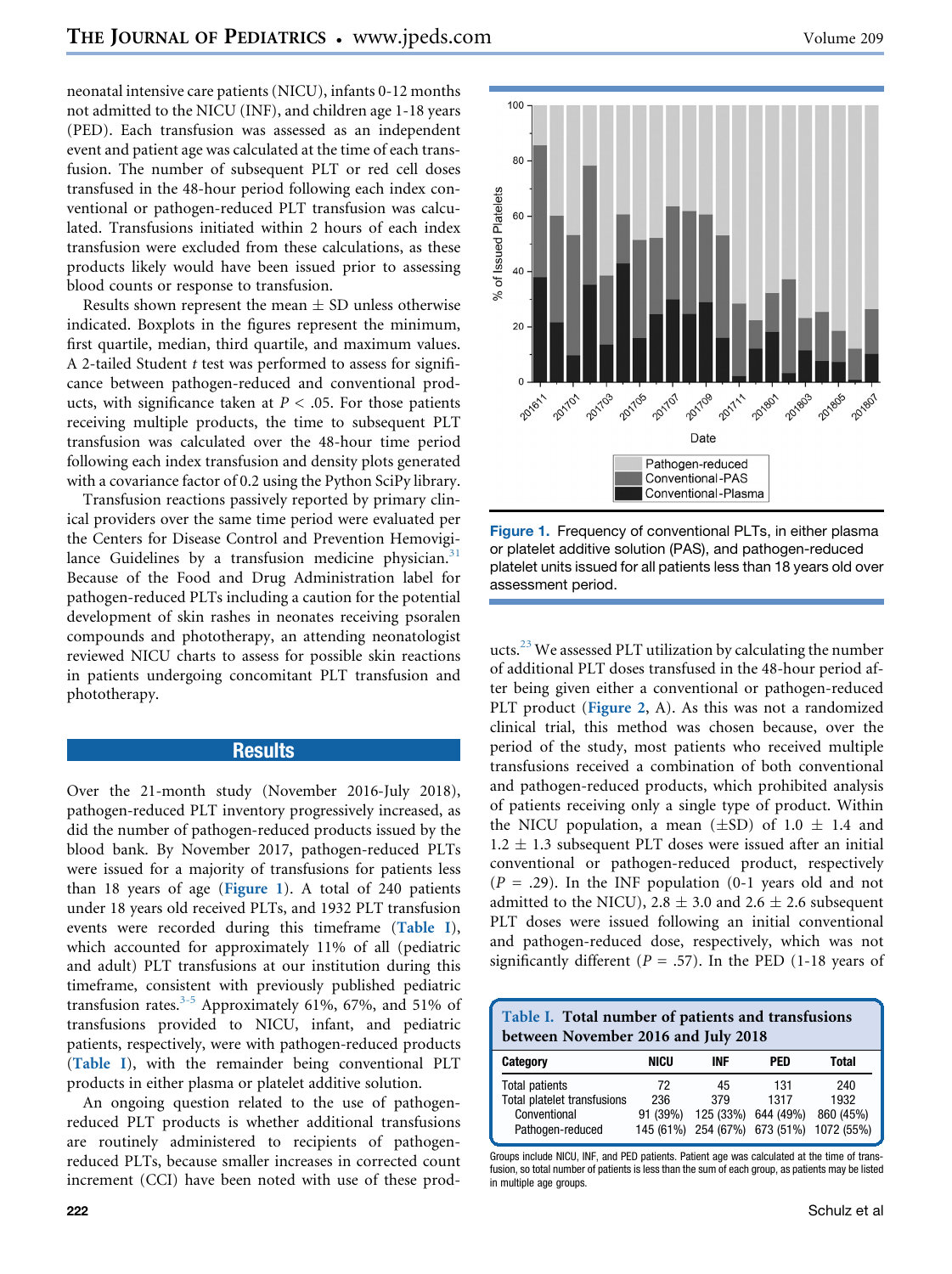<span id="page-3-0"></span>

Figure 2. A, Subsequent platelet utilization in the 48-hour period following each conventional or pathogen-reduced platelet transfusion in NICU, INF, and PED populations. Boxplots represent the minimum, first quartile, median, third quartile, and maximum values for each category. B, Density plots demonstrating the hours to subsequent platelet transfusion in the 48-hour period following each index transfusion in NICU, INF, and PED populations receiving more than 1 transfusion in a 48-hour period. C, Subsequent red blood cell utilization in the 48-hour period following each conventional or pathogen-reduced platelet transfusion in NICU, INF, and PED populations.

age) population, a clinically small, but statistically significant difference was noted with a mean of 0.9  $\pm$  1.6 and 1.4  $\pm$  2.2 subsequent doses for conventional and pathogen-reduced products, respectively  $(P < .001)$ . However, for patients receiving multiple PLT products within 48 hours, the time until the next PLT transfusion was similar  $(P > .05)$  in all age groups (Figure 2, B).

To determine whether the hemostatic efficacy of pathogenreduced and conventional PLT products was similar, we used the number of red cell doses transfused in the 48-hour period following PLT transfusion as a proxy measurement for clini-cally significant bleeding, similar to previous analyses.<sup>[32](#page-5-0)</sup> We found that NICU patients had a mean of  $1.0 \pm 1.3$  and  $1.1 \pm 1.3$  red cell doses issued (P = .28) following conventional or pathogen-reduced PLT transfusion, respectively (Figure 2, C). Similarly, the INF group had  $1.8 \pm 2.2$  and  $1.6 \pm 1.9$  red cell doses issued ( $P = .40$ ) and the PED group had a mean of  $0.5 \pm 0.9$  and  $0.6 \pm 1.0$  (P = .29) red cell doses issued following conventional or pathogen-reduced PLT transfusion, respectively.

We also assessed the frequency and type of transfusion reactions for both conventional and pathogen-reduced PLT products during the study time period ([Table II](#page-4-0)). We identified 10 passively reported transfusion reactions associated with PLT transfusion in all patients less than 18 years old during the period of our study. Only allergic and febrile nonhemolytic transfusion reactions were reported during the study period, with the number and type of transfusion reactions similar in each group. A total of 6 reactions over 860 transfusions (0.70%) were identified in patients receiving conventional PLT products, and 4 reactions over 1072 transfusions (0.40%) were reported in patients receiving pathogen-reduced PLT products. To assess whether the use of pathogen-reduced PLTs was associated with any reactions during the use of phototherapy, manual chart review was performed by an attending neonatologist on a subset of NICU patients receiving only pathogen-reduced PLTs ( $n = 29$ ). Of these, 11 patients received concomitant phototherapy. No episodes of new rash were associated with concomitant use of phototherapy and transfusion of pathogen-reduced PLT products.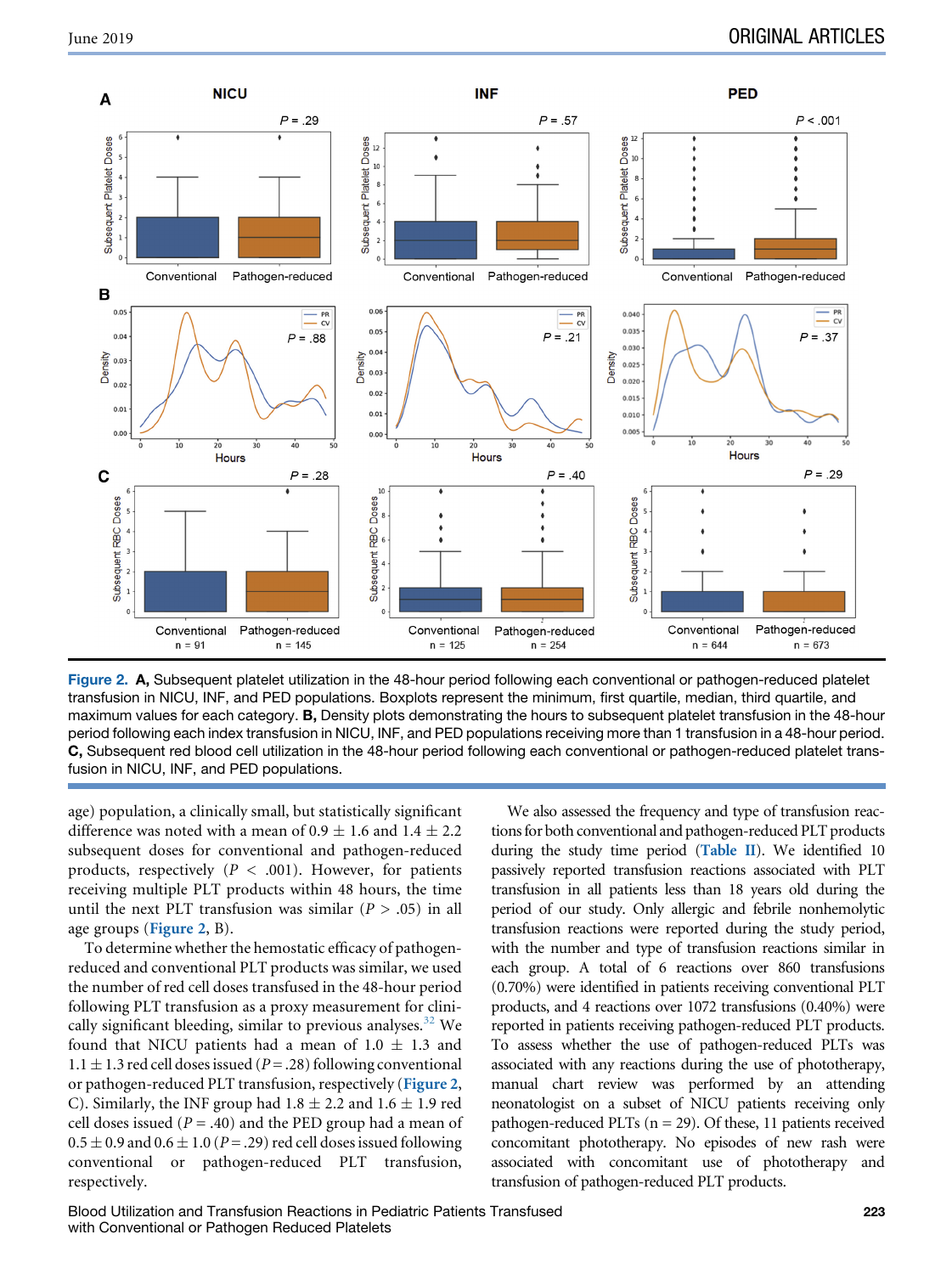<span id="page-4-0"></span>

| Table II. Transfusion reactions.  |                                  |                                      |                                  |                                         |  |  |  |
|-----------------------------------|----------------------------------|--------------------------------------|----------------------------------|-----------------------------------------|--|--|--|
|                                   | <b>Conventional</b>              |                                      | Pathogen-reduced                 |                                         |  |  |  |
| <b>Adverse reaction</b>           | <b>NICU/INF</b>                  | PED                                  | <b>NICU/INF</b>                  | PED                                     |  |  |  |
| Allergic<br><b>FNHTR</b><br>Total | 2(0.93%)<br>$0(0\%)$<br>2(0.93%) | $1(0.16\%)$<br>3(0.47%)<br>4 (0.62%) | $0(0\%)$<br>$0(0\%)$<br>$0(0\%)$ | $2(0.30\%)$<br>$2(0.30\%)$<br>4 (0.59%) |  |  |  |

FNHTR, febrile nonhemolytic transfusion reaction.

Similar rates and types of transfusion reactions were seen in patients transfused with either conventional or pathogen-reduced products. Number of reactions and rate based on total number of transfusion episodes for each population are shown.

#### **Discussion**

The use of blood products for the prophylaxis and management of bleeding patients remains a critical component of routine clinical care. Despite significant improvements in the screening of blood products for infectious agents, the risk of transfusion transmitted infections remains as one of the primary risks of blood transfusion.<sup>[11,33](#page-5-0)</sup> Several approaches for pathogen-reduced have been developed to decrease this risk. In this study, we have added to the current literature by focusing specifically on the safety and hemostatic efficacy of pathogen-reduced PLT products in our pediatric and neonatal populations.

Prior work has shown that the use of pathogen-reduced can lead to decreased corrected count increments, possibly because of damage from either the inactivation process or because of the manipulation of the PLT product during inac-tivation.<sup>[22](#page-5-0)</sup> Because of this, some studies have found that patients who receive pathogen-reduced products may be given more transfusions than patients who receive conventional products[.24,25,32](#page-5-0) Consistent with this previous work, we found that PED patients had a small, but statistically significant, increase in the number of subsequent PLT doses issued when receiving pathogen-reduced products. As no significant difference was identified in either INF or NICU patients, and the time to subsequent transfusion was similar in all groups, our data suggest that the additional transfusion burden seen in younger patients receiving pathogen-reduced PLTs is small and, in our assessment, the benefit of pathogenreduced likely outweighs this possible drawback.

Limitations of this study include that patients were not randomized to receive only conventional or pathogenreduced products, that patients were able to receive multiple product types, and that although larger than previously published studies in pediatric pathogen-reduced use, the absolute study size remains relatively small.

A second concern given the potential decrease in CCI because of pathogen-reduced is the functional impact of these agents on PLT activity. Prior studies in adults have generally found that although post-transfusion PLT counts may be lower, the use of pathogen-reduced PLTs does not appear to cause an increase in clinically significant bleeding.<sup>[23,26,27,34](#page-5-0)</sup> Furthermore, the Platelet Dose Study did not find that dose-related changes in CCI correlated with bleeding risk (the sole patient in that trial who died of hemorrhage was randomized to the highest dose platelet transfu-sion group).<sup>[35](#page-5-0)</sup> However, children are known to be at higher risk of bleeding-related complications during medical treatment compared with adults, regardless of PLT count, and, thus, it is important to verify that no tendency toward bleeding was observed in our patients.<sup>[36](#page-5-0)</sup> We assessed red cell transfusion patterns in the 48-hour period following PLT transfusion as a proxy for the assessment of hemostatic efficacy. Given the similar rates of red cell transfusion in patients receiving either conventional or pathogen-reduced PLTs, our data suggest that the use of pathogen-reduced PLT products in our pediatric patient cohort did not lead to increased episodes of significant bleeding that required supportive transfusion.

The safety of pathogen-reduced products has been demonstrated in many studies, but ongoing assessment is necessary to review for potential long-term effects, particularly in young patients. We found similar rates and types of reported transfusion reactions following transfusion with either conventional or pathogenreduced products. Our manual review in the NICU population verified that there were no instances of new rash associated with pathogen-reduced PLT transfusion and the use of phototherapy. The lack of pathogen-reduced PLT-associated rashes was expected given that phototherapy devices approved for use in the US have a peak energy wavelength higher than the pathogen-reduced PLT label's recommended wavelength cut-off of 425 nm, and nearly all have a lower-end emission higher than the 375 nm wavelength cut-off where an interaction with psoralen would be of concern.<sup>[29,37,38](#page-5-0)</sup> Although this quality assurance review was retrospective and observational, it provides a broad assessment of the use of pathogenreduced PLT products in the clinical setting. Long-term follow-up in chronically transfused patients and assessment of this and other pathogen-reduced techniques in other blood products will require additional research. However, taken with the growing body of literature from clinical trials, these data support the safe use of pathogen-reduced PLTs in pediatric patients, including those who are critically ill.  $\blacksquare$ 

We thank William Byron and Charles Torre, Jr, from Yale New Haven Health Information Technology Services for their assistance with data acquisition and management.

Reprint requests: Edward Snyder, MD, 20 York St, Ste PS 210, New Haven, CT 06510. E-mail: [edward.snyder@yale.edu](mailto:edward.snyder@yale.edu)

#### References

Submitted for publication Nov 16, 2018; last revision received Jan 15, 2019; accepted Jan 29, 2019.

<sup>1.</sup> [Ellingson KD, Sapiano MRP, Haass KA, Savinkina AA, Baker ML,](http://refhub.elsevier.com/S0022-3476(19)30136-2/sref1) [Chung K-W, et al. Continued decline in blood collection and transfusion](http://refhub.elsevier.com/S0022-3476(19)30136-2/sref1) [in the United States-2015. Transfusion 2017;57\(Suppl 2\):1588-98](http://refhub.elsevier.com/S0022-3476(19)30136-2/sref1).